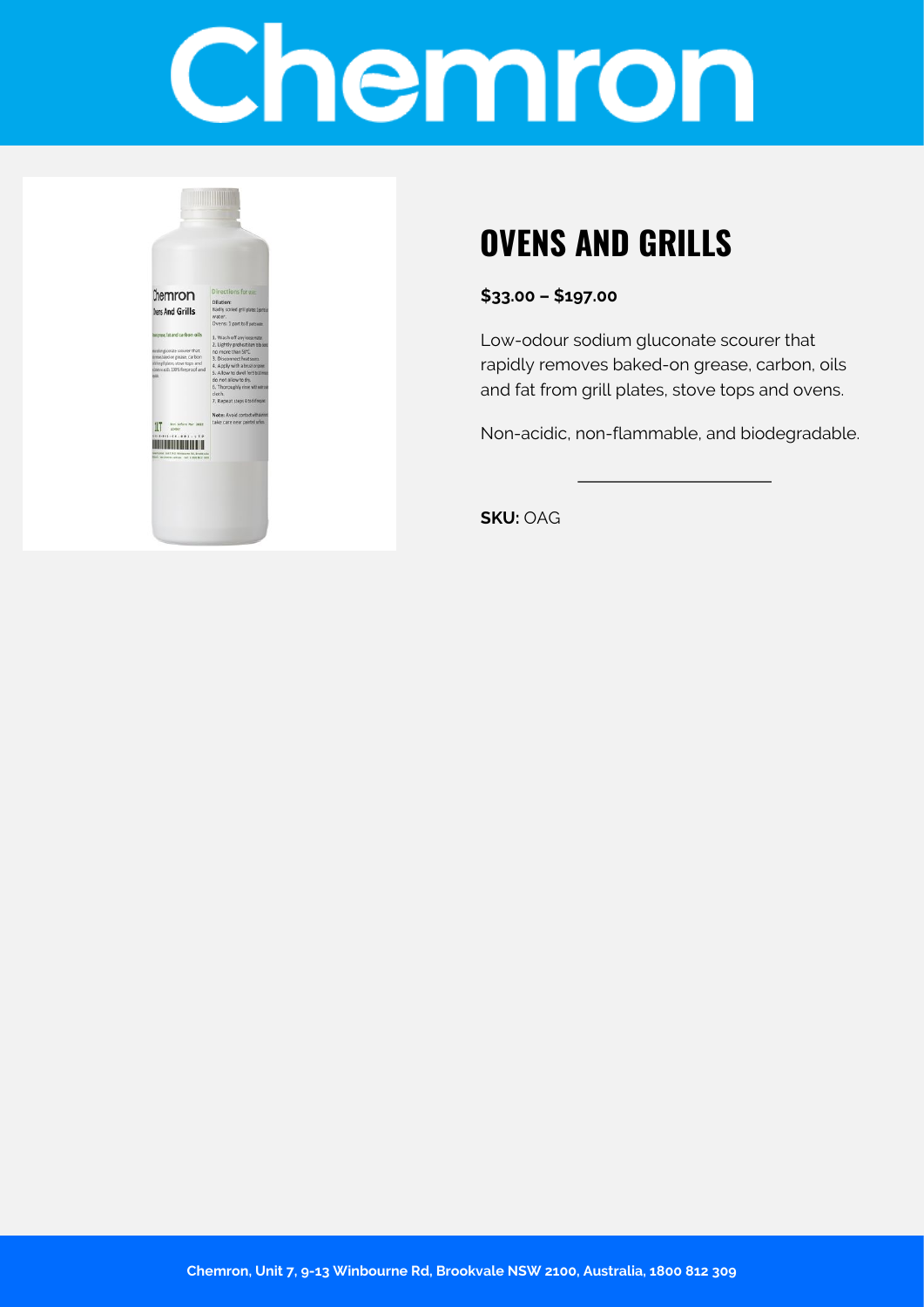# Chemron

## **VARIATIONS**



| OAG-RU-8-041-CH-001-LTP |  |
|-------------------------|--|



1LT



OAG-RU-8-041-CH-005-LTP

| \$79.00 ex GST (\$86.90 inc | 5LT |
|-----------------------------|-----|
| GST)                        |     |



OAG-RU-8-041-CH-015-LTP

\$197.00 ex GST (\$216.70 inc GST ) 15LT

**Chemron, Unit 7, 9-13 Winbourne Rd, Brookvale NSW 2100, Australia, 1800 812 309**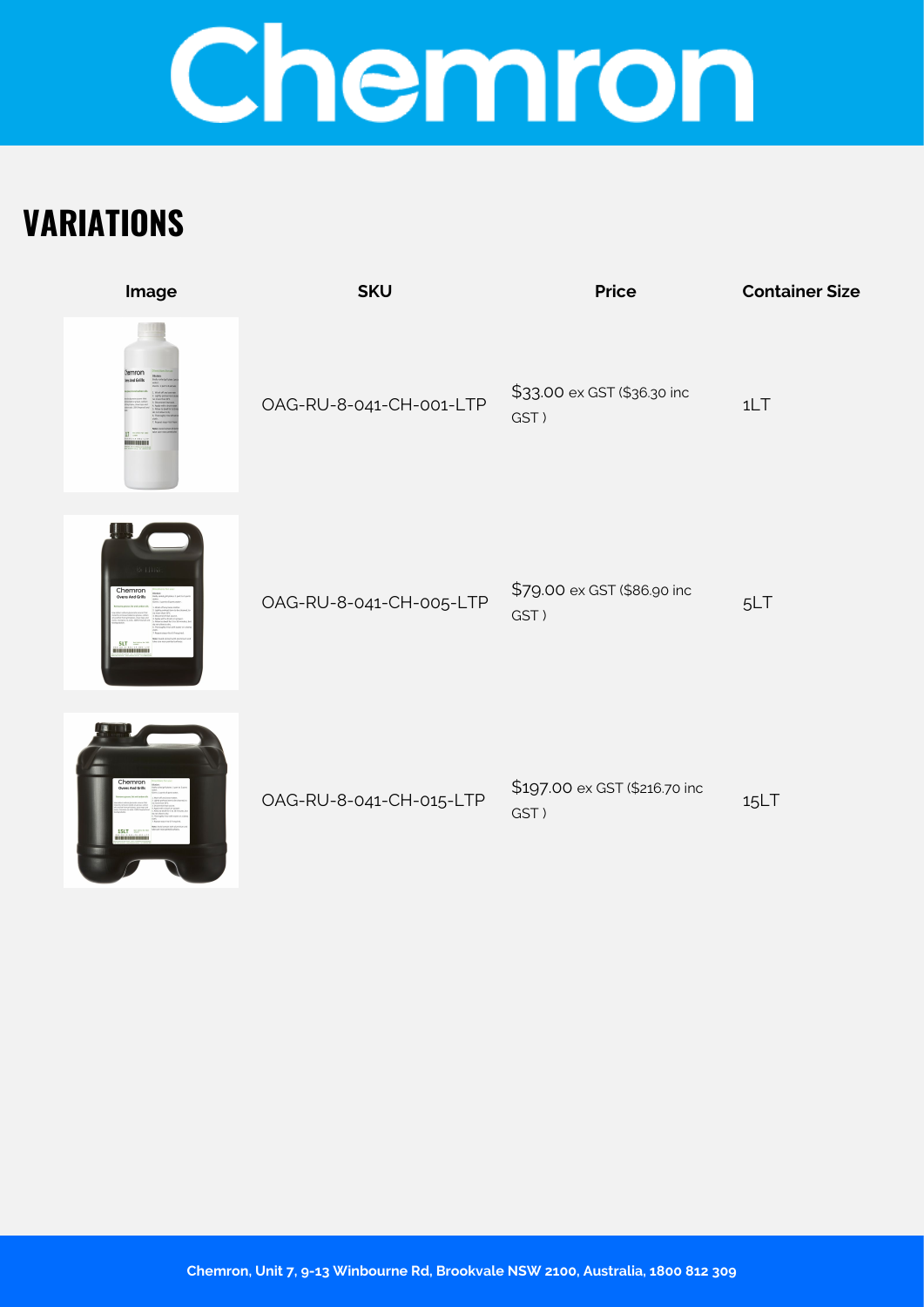

#### **PRODUCT DESCRIPTION**

Ovens and Grills is formulated with sodium gluconate for rapidly cleaning ovens, grills and plates that operate under extreme conditions in the commercial hospitality trade.

This commercial oven cleaner enables this normally tedious and hazardous job to be done quickly and safely.

Restore your valuable equipment to like-new condition quickly, safely and inexpensively.

- Acid-free
- Low-odour
- Non-flammable
- Biodegradable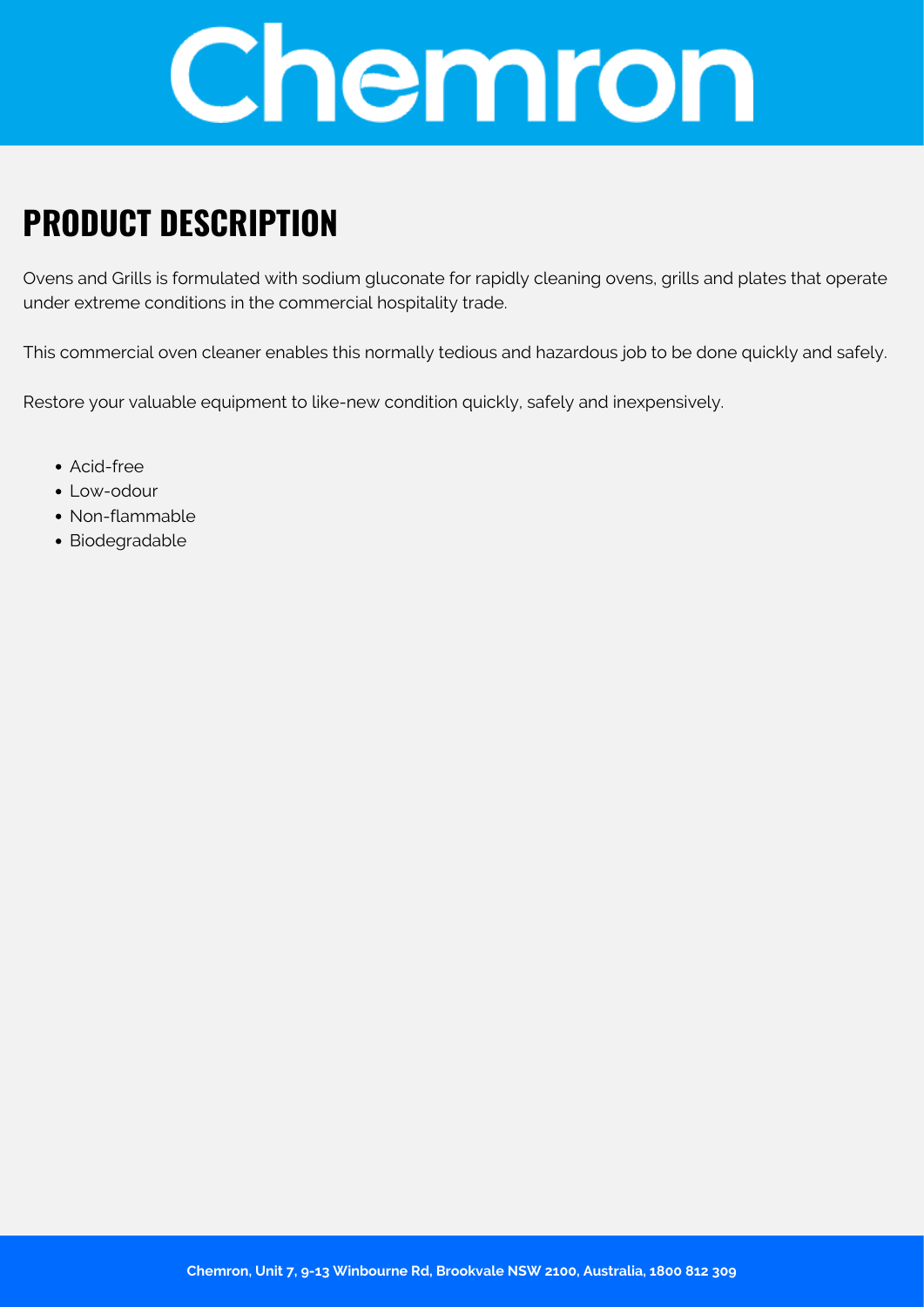

### **DIRECTIONS FOR USE**

#### **Dilutions:**

- Badly soiled grill plates 1 part to 5 parts water
- Ovens 1 part to 8 parts water
- 1. Clean off any loose matter.
- 2. Lightly preheated item to be cleaned, no greater than 50°C.
- 3. Disconnect heat source.
- 4. Apply using a brush or sprayer.
- 5. Allow to dwell for 5 to 10 minutes, but do not allow to dry.
- 6. Thoroughly rinse the area with water or a damp cloth.
- 7. Repeat steps 4 to 6 if required.

**Note:-** Avoid contact with aluminium and take care around painted surfaces.

#### **DOWNLOADS**

[OAG – Compliance Label](https://chemron.com.au/product-label/OAG - Compliance Label.pdf)